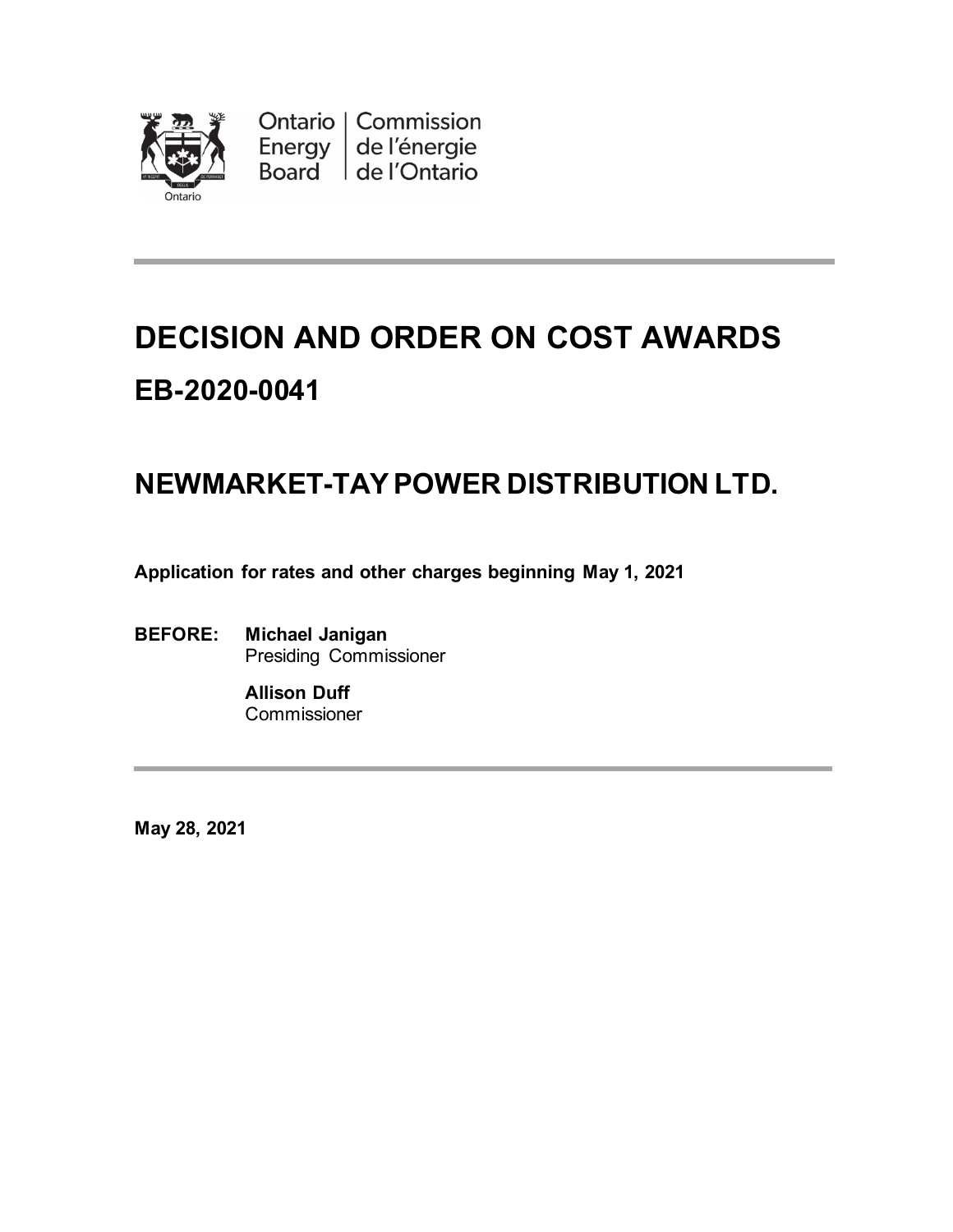#### **INTRODUCTION AND SUMMARY**

This is a decision of the Ontario Energy Board on cost claims filed with respect to a Newmarket-Tay Power Distribution Ltd. proceeding.

Newmarket-Tay Power filed an incentive rate-setting mechanism application with the OEB on November 23, 2020 seeking approval for changes to its electricity distribution rates to be effective May 1, 2021.

The OEB granted the Consumers Council of Canada (CCC), School Energy Coalition (SEC) and Vulnerable Energy Consumers Coalition (VECC) intervenor status and cost award eligibility.

On April 22, 2021, the OEB issued its Decision and Order in which it set out the process for intervenors to file their cost claims, for Newmarket-Tay Power to raise any objections to the claims and for intervenors to respond to any objections raised by Newmarket-Tay Power.

The OEB received cost claims from CCC, SEC and VECC. No objections to the cost claims were received from Newmarket-Tay Power.

#### **Findings**

The OEB has reviewed the claims filed to ensure that they are compliant with the OEB's *Practice Direction on Cost Awards*.

The OEB finds that all parties are eligible for 100% of their reasonably incurred costs of participating in this proceeding. The OEB finds that the claims of CCC, SEC and VECC are reasonable and each of these claims shall be reimbursed by Newmarket-Tay Power.

#### **THE ONTARIO ENERGY BOARD ORDERS THAT:**

1. Pursuant to section 30 of the *Ontario Energy Board Act, 1998*, Newmarket-Tay Power Ltd. shall immediately pay the following amounts to the intervenors for their costs:

| • Consumers Council of Canada           | \$5,966.40 |
|-----------------------------------------|------------|
| • School Energy Coalition               | \$7,122.39 |
| • Vulnerable Energy Consumers Coalition | \$5,573.78 |